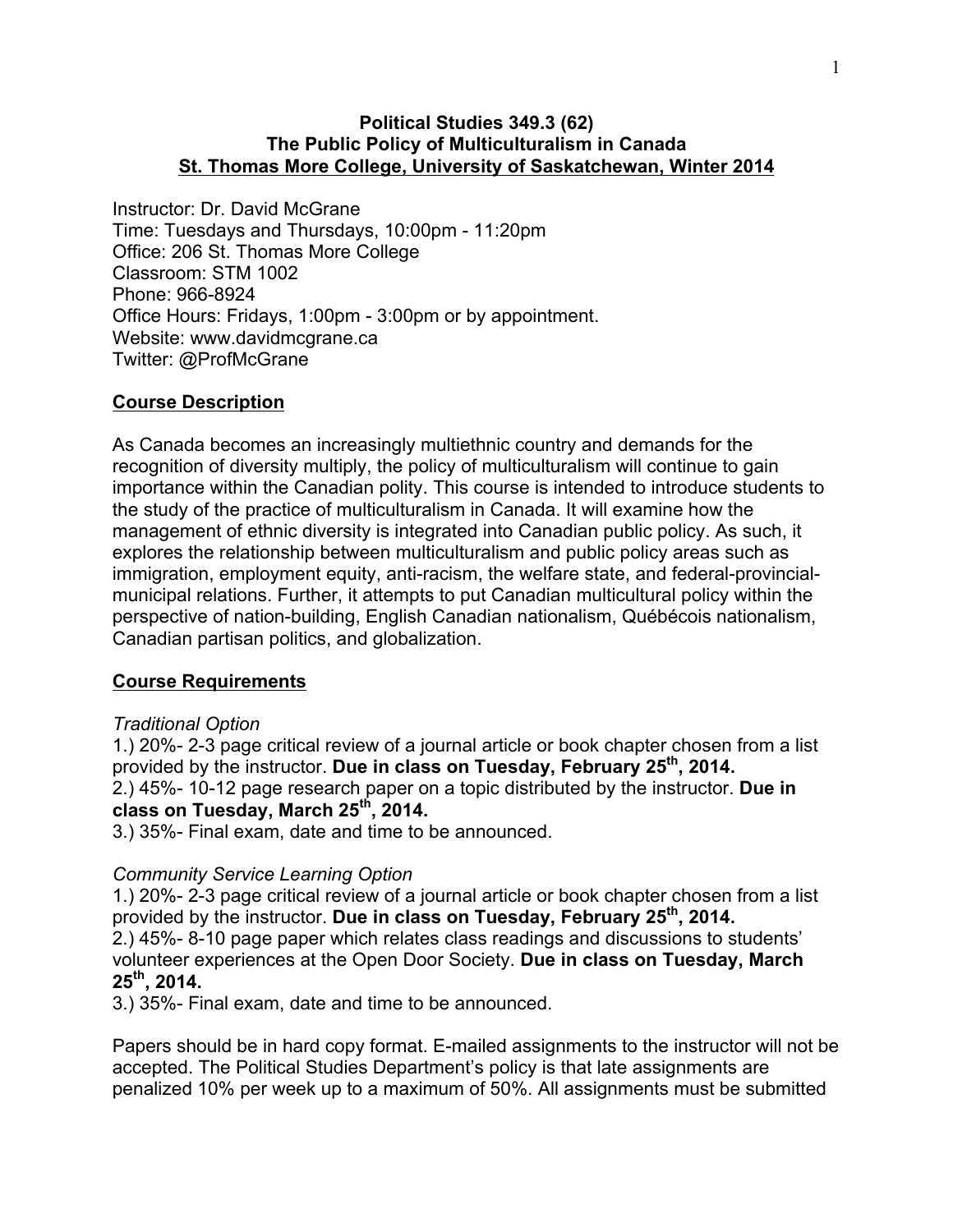by the day of the final exam or they will be considered incomplete and the student will receive a zero for the assignment. All assignments are due at the beginning of class on the due date and late assignments must be submitted at subsequent classes or the day of the final exam at the very latest. Exceptions may be made, at the instructor's discretion, for students who contact the instructor regarding medical reasons or family emergencies before assignments are due. Documentation will be required in these cases. Please note that computer problems are not considered emergencies, so be sure that the computer you use is in good working order, and that you back up your work on a floppy disc and/or print out rough work and essay drafts.

Concerns about the marking of assignments are welcome. If the student has concerns about the mark that they received for an assignment, they are asked to submit a written memo of a half page to the instructor explaining their concern at the beginning of the class after the assignment has been handed back to the student. The instructor will then report back to the student on their concern.

# **Plagiarism**

The St. Thomas More Faculty Council has adopted the following policy on plagiarism:

"St. Thomas More College follows the rules regarding Academic Dishonesty as delineated in the University of Saskatchewan Calendar. Of these, plagiarism is a particularly serious offence that involves presenting another person's writing, ideas or creative work as your own. When quoting, paraphrasing, describing, presenting, summarizing or translating the work of others, you must acknowledge the source of the information you use, which includes ensuring that the reader can differentiate between your words and the words of others. Sources may come in print, electronic, digital, visual or oral form, and may be provided by a published author, fellow student, artist, or Internet site. Purchasing papers is not permitted. It is your responsibility to understand what constitutes plagiarism; when in doubt, consult your professor.

It should also be noted that sub-section C of section 2 of the University of Saskatchewan's *Regulations on Student Academic Misconduct* defines academic misconduct as: "Using work done in one course in fulfilment of any requirement of another course unless approval is obtained from the instructor by whom the material is being evaluated." As such, you need my permission to use substantial portions of a paper that you have handed into another professor for our class' final paper.

For further information see www.usask.ca/honesty"

#### **Students with Disabilities**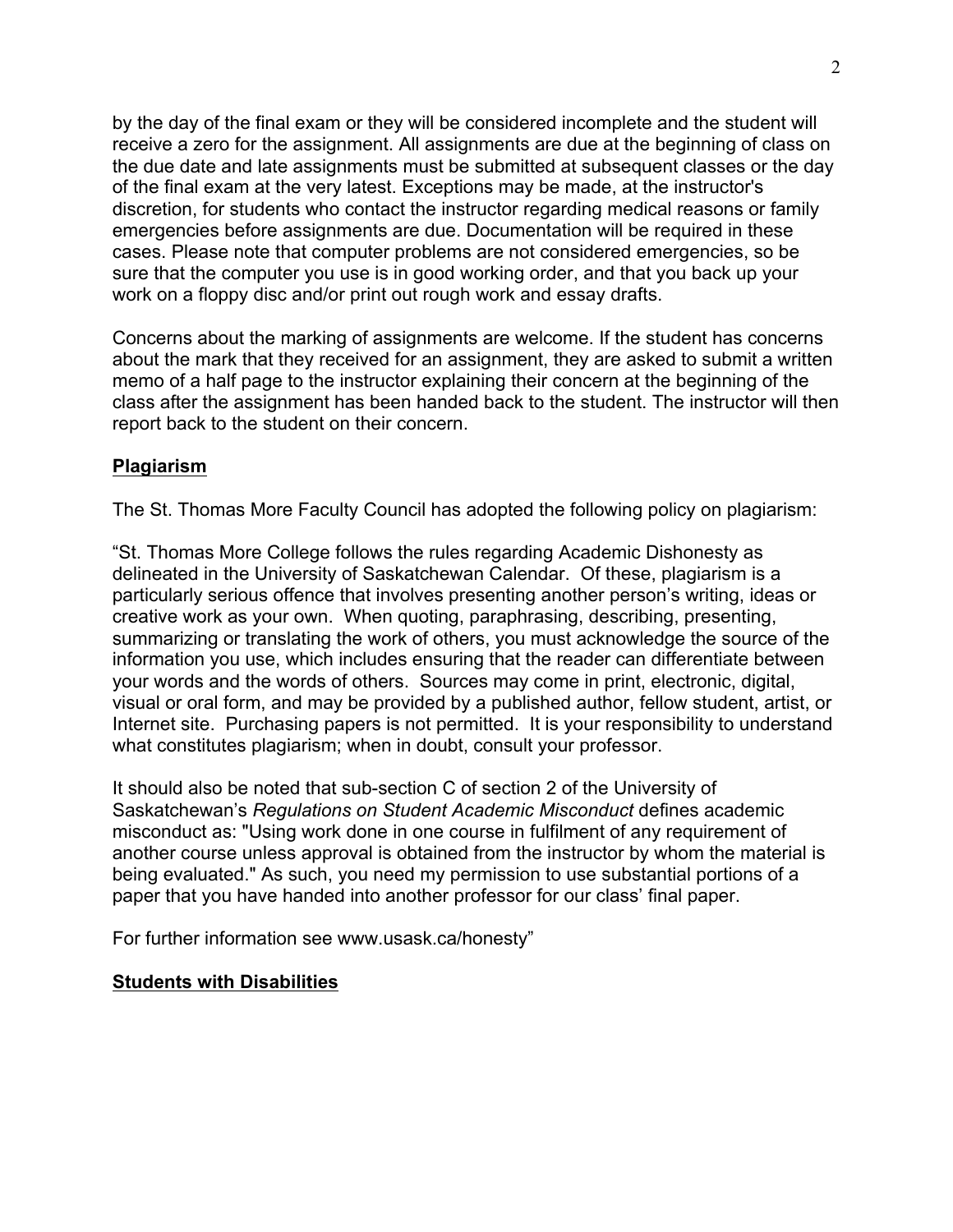If you are a student who is registered with the Office of Disability Services for Students, you may apply for unique services or arrangements to complete the requirements for this course. Normally, these services will be provided through the DSS office. If you have not yet registered with that office, please do so as quickly as possible.

# **Required Texts**

Yasmeen Abu-Laden and Christina Gabriel, *Selling Diversity: Immigration, Multiculturalism, Employment, and Globalization*, (Peterborough: Broadview Press, 2002.)

Andrew Griffith. *Policy Arrogance or Innocent Bias: Resetting Citizenship and Multiculturalism*. (Anar Press, 2013). This book is available from Amazon.ca, iTunes, and Kobo.com in ebook for \$7.99. Print on demand is available from Lulu.com at \$14.99.

Readings posted by instructor on PAWS.

\*\*\*\* Lectures will heavily discuss the readings in the textbook but they will not summarize or replicate the readings. In class discussions, you will be expected to critically interact with the readings in the textbook and coursepack. Thus, it is imperative for all students to read each of the readings **and bring their textbooks and any additional readings assigned that week to class**.

# **Lecture and Reading Schedule**

All Readings are required.

# **Week 1, Multiculturalism and Public Policy**

Tuesday, January  $7<sup>th</sup>$ : Introduction to course

Thursday, January  $9<sup>th</sup>$ : Chapter 1, Abu-Laden and Gabriel

# **Week 2, Multiculturalism and Immigration**

Tuesday, January 14<sup>th</sup>: Chapter 2, Abu-Laden and Gabriel

Thursday, January 16<sup>th</sup>: Chapter 3, Abu-Laden and Gabriel

# **Week 3, Multiculturalism and Nation-Building**

Tuesday, January 21<sup>st</sup>: Chapter 4, Abu-Laden and Gabriel, pages 105-112 and Pierre Trudeau, "Statement on Multiculturalism" on PAWS.

Thursday, January 23rd: Chapter 4, Abu-Laden and Gabriel, pages 112-124.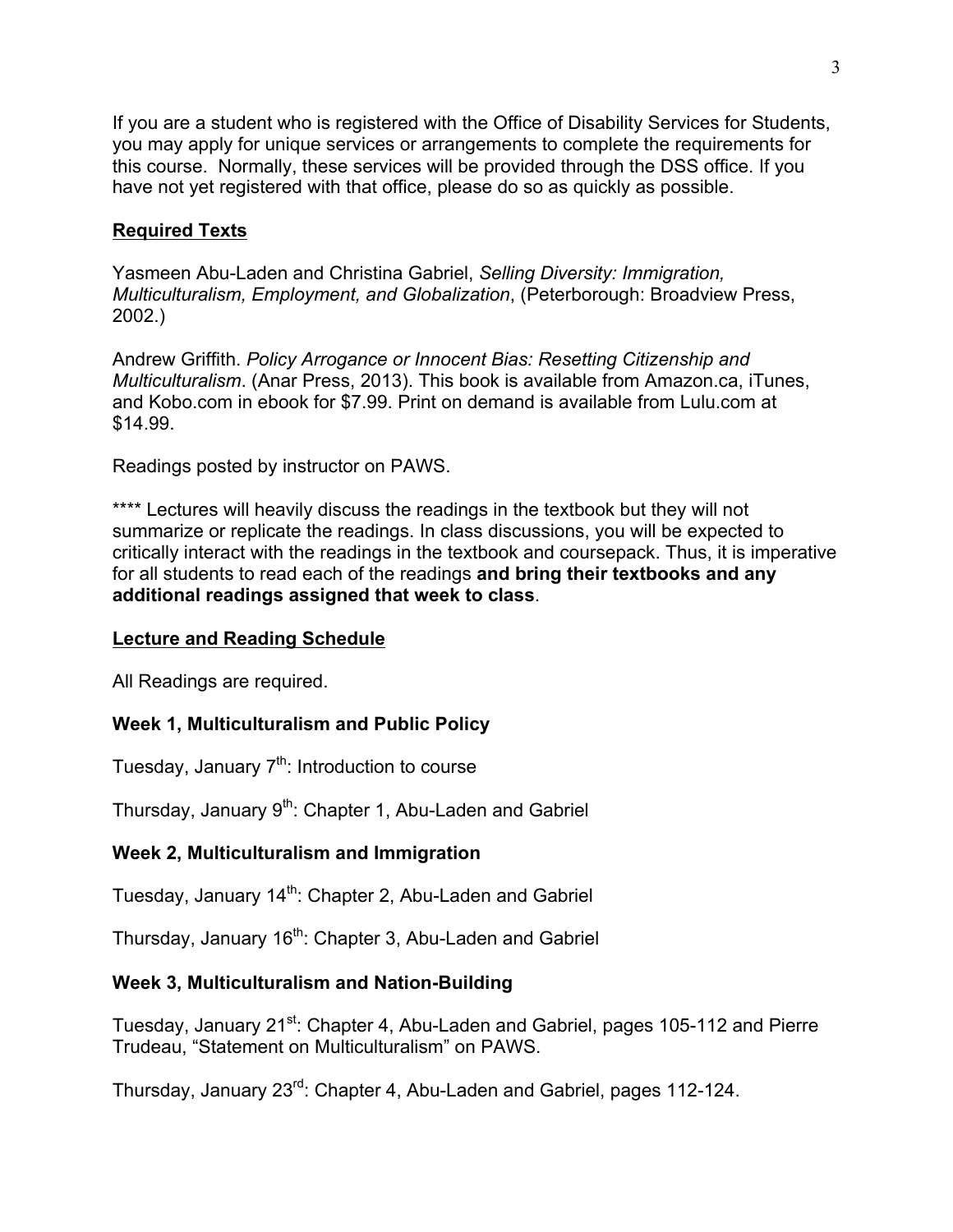# **Week 4, Multiculturalism and Canadian Identity/Multiculturalism and Employment Equity**

Tuesday, January 28<sup>th</sup>: Elke Winter, "Neither 'America' nor 'Québec': Constructing the Canadian Multicultural Nation" in *Nations and Nationalism* on PAWS.

Thursday, January 30<sup>th</sup>: Chapter 5, Abu-Laden and Gabriel, pages 129-140.

# **Week 5, Multiculturalism and Employment Equity Continued/Multiculturalism and Globalization**

Tuesday, February 4<sup>th</sup>: Chapter 5, Abu-Laden and Gabriel, pages 141-158.

Thursday, February 6<sup>th</sup>: Chapter 6, Abu-Laden and Gabriel

# **Week 6, Opposition to Multiculturalism in English Canada in the 1990s**

Tuesday, February 11<sup>th</sup>: Yasmeen Abu-Laden and Daiva Stasiulis, "Ethnic Pluralism under Seige: Popular and Partisan Opposition to Multiculturalism" in *Canadian Public Policy* on PAWS.

Thursday, February 13<sup>th</sup>: Patricia Roy, "The Fifth Force: Multiculturalism and Canadian Identity," *The Annals of the American Academy* 538 (March 1995): p. 199-209 on PAWS.

# **Week 7, Reading Week**

Tuesday, February 18<sup>th</sup> and Thursday, February 20<sup>th</sup>: No Classes (Reading Week)

# **Week 8, Multiculturalism at the Provincial Level in Canada**

Tuesday, February 18<sup>th</sup>: Joseph Garcea, "Provincial Multiculturalism and Interculturalism Policies in Canada, 1974-2004: A Content Analysis" in *Canadian Ethnic Studies* on PAWS. **Article Review due in class.**

Thursday, February 20<sup>th</sup>: David McGrane, "From Liberal Multiculturalism to Civic Republicanism: An Historical Perspective on Multiculturalism in Manitoba and Saskatchewan", Canadian Ethnic Studies, Volume 43, Number 1-2, (2011), pp. 81-108 on PAWS.

# **Week 9, Anti-Racism and Multiculturalism**

Tuesday, February 25<sup>th</sup> - Thursday, February 27<sup>th</sup>: Canada's Action Plan Against Racism (2005) on PAWS.